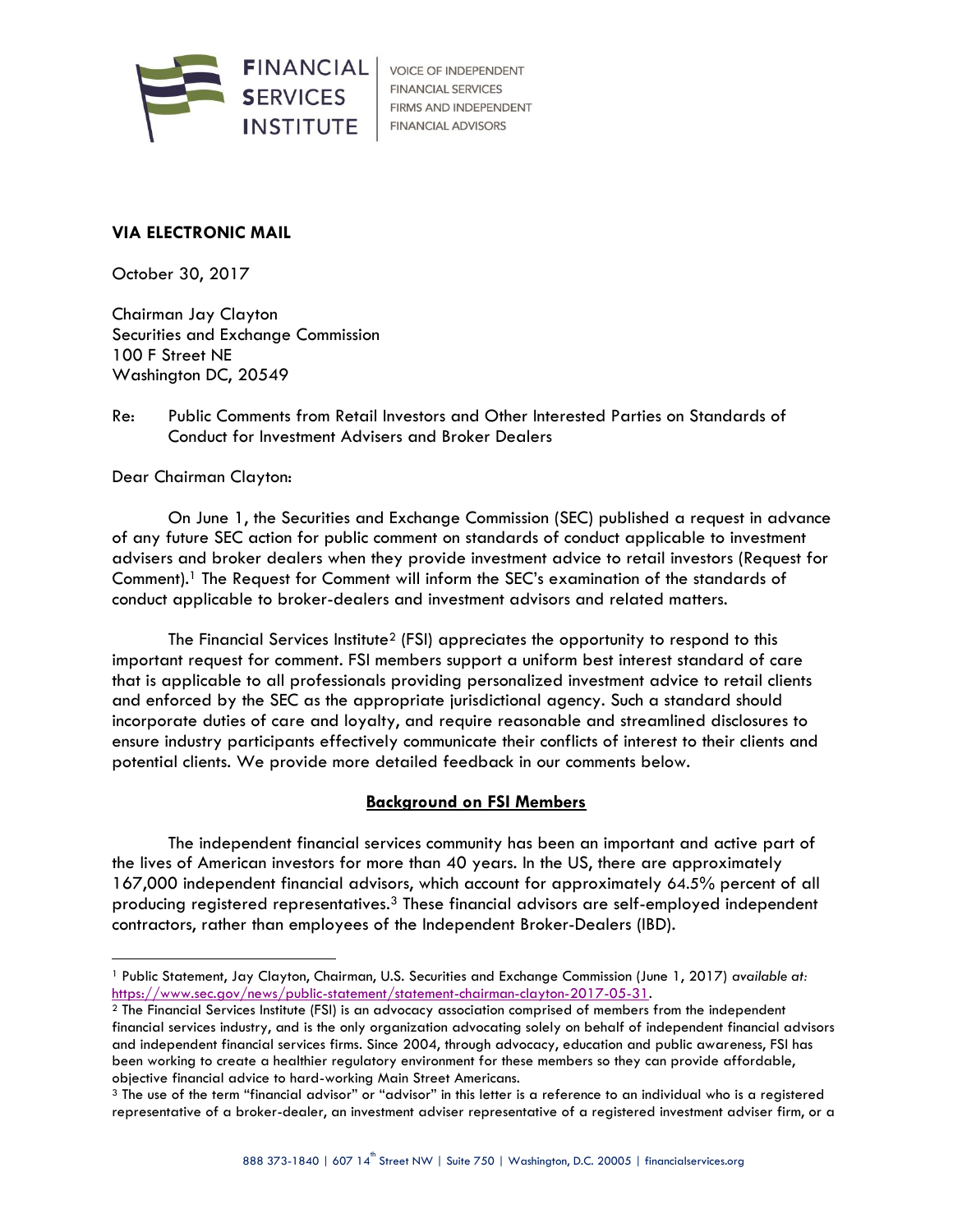FSI's IBD member firms provide business support to independent financial advisors in addition to supervising their business practices and arranging for the execution and clearing of customer transactions. Independent financial advisors are small-business owners with strong ties to their communities and know their clients personally. These financial advisors provide comprehensive and affordable financial services that help millions of individuals, families, small businesses, associations, organizations, and retirement plans. Their services include financial education, planning, implementation, and investment monitoring. Due to their unique business model, FSI member firms and their affiliated financial advisors are especially well positioned to provide Main Street Americans with the financial advice, products, and services necessary to achieve their investment goals.

FSI members make substantial contributions to our nation's economy. According to Oxford Economics, FSI members nationwide generate \$48.3 billion of economic activity. This activity, in turn, supports 482,100 jobs including direct employees, those employed in the FSI supply chain, and those supported in the broader economy. In addition, FSI members contribute nearly \$6.8 billion annually to federal, state, and local government taxes. FSI members account for approximately 8.4% of the total financial services industry contribution to U.S. economic activity.<sup>4</sup>

#### **Discussion**

FSI appreciates the opportunity to respond to the SEC's request for comment. Since 2009, FSI has publicly supported a carefully-crafted, uniform "best interest" standard of care applicable to all professionals providing personalized investment advice to retail clients.<sup>5</sup> Indeed, Congress specifically charged the SEC with evaluating the effectiveness of existing standards of care and delegated the authority to promulgate a uniform standard of care for broker-dealers and investment advisers.<sup>6</sup> FSI has been actively engaged in the debate surrounding the final form of such a standard and has provided the SEC with detailed comments in response to earlier requests.<sup>7</sup>

FSI believes any future rulemaking should build upon, and fit seamlessly within, the existing and long-standing securities regulatory regime for broker-dealers and investment advisers, while being supported by robust examination, oversight and enforcement by the SEC, FINRA and state securities regulators. Further, we agree with Chairman Clayton that a uniform standard "should be clear and comprehensible to the average investor, consistent across retirement and non-retirement assets and coordinated with other regulatory entities, including the Department of Labor (DOL) and state insurance regulators."<sup>8</sup>

dual registrant. The use of the term "investment adviser" or "adviser" in this letter is a reference to a firm or individual registered with the SEC or state securities division as an investment adviser.

<sup>4</sup> Oxford Economics for the Financial Services Institute, The Economic Impact of FSI's Members (2016).

<sup>5</sup> *See, e.g.*, Letter from David T. Bellaire, Executive Vice President & General Counsel, Financial Services Institute, to Elizabeth M. Murphy, Secretary, U.S. Securities and Exchange Commission (Jul. 5, 2013) (commenting on Duties of Brokers, Dealers, and Investment Advisors, Release No. 34-69013; IA-3558; File No. 4-606), *available at*  https://www.sec.gov/comments/4-606/4606-3138.pdf.

<sup>6</sup> Dodd Frank Wall Street Reform and Consumer Protection Act §913, 12 U.S.C. 5301 (2010).

<sup>7</sup> *See, e.g.,* Bellaire Letter *supra* note 5; Letter from Dale E. Brown, President & CEO, Financial Services Institute, to Elizabeth M. Murphy, Secretary, U.S. Securities and Exchange Commission (August 30, 2010) (on file with author). <sup>8</sup> *Oversight of the U.S. Securities and Exchange Commission: Hearing Before the Senate Committee on Banking, Housing*  and Urban Affairs, 115<sup>th</sup> Congress (2017) (testimony of Jay Clayton, Chairman, U.S. Securities and Exchange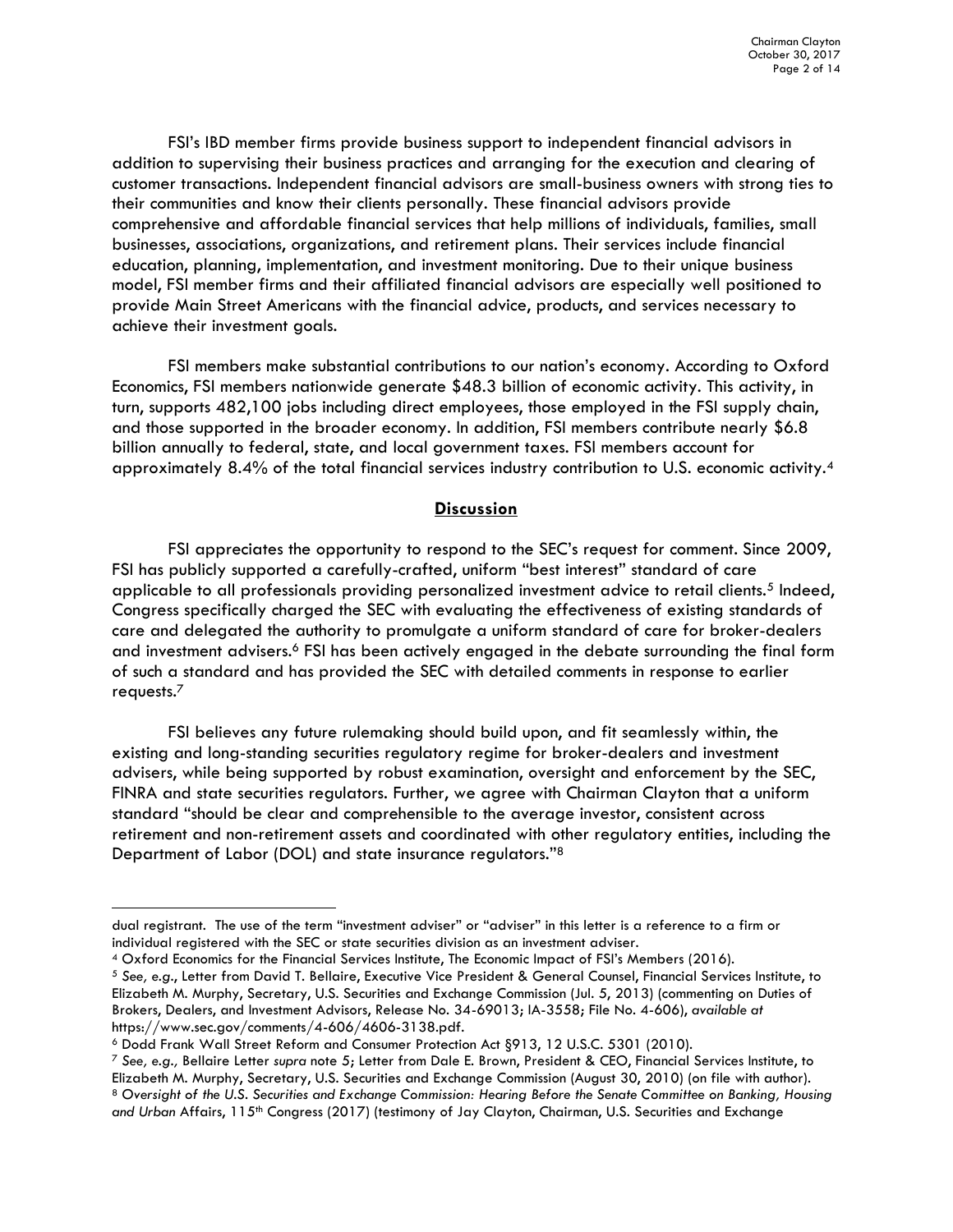In developing a uniform best interest standard of care, we suggest that the key questions for the SEC to address include: defining a best interest standard of care; determining how Financial Institutions<sup>9</sup> would demonstrate compliance; the means to address investor concerns or complaints; and ensuring investors retain access to investment products, services and advice. Answering these questions will help the Commission develop a manageable regulatory framework consisting of a clear standard; a benchmark by which financial institutions and regulators can measure compliance with the standard; and a mechanism to ensure that investor grievances are properly disclosed and remediated. Further, it is critical that the Commission meets these objectives without sacrificing investors' access to affordable products, necessary services or skilled investment advice. We expand on these comments below.

### **I. Defining a "best interest" standard of care**

FSI members believe that acting in their client's "best interest" means that a financial advisor shall: place the interests of their client before their own; avoid material conflicts of interest when possible or obtain informed client consent to act when such conflicts cannot be reasonably avoided; and provide advice and service with skill, care and diligence based upon the information known about their client's investment objectives, risk tolerance, financial situation and needs. This "best-interest" standard incorporates duties of care and loyalty<sup>10</sup> and other similar standards applicable under federal securities laws,<sup>11</sup> but it expressly excludes basic financial planning services where no specific personalized advice is given and other activities as set forth in more detail in Section V(E) infra.

Further, we contend that the SEC can integrate any future standard of care into the investor protections provided by the existing regulatory framework. To accomplish this, FSI suggests that Financial Institutions and financial advisors be required to implement policies and procedures reasonably designed to manage material conflicts of interest; and where such conflicts cannot be avoided, to adhere to a two-tiered disclosure regime consisting of a concise disclosure document to be supplemented with more detailed disclosures posted to the Financial Institution's web site. We explain our suggested policies and procedures requirements and the recommended disclosure regime in greater detail below.

# **II. Demonstrating Compliance**

-

# A. Conflicts of Interest

A "best interest" standard does not require firms and advisors to maintain a conflict-free culture, but only that these conflicts be adequately addressed to ensure that the Financial

Commission) *available at:* [https://www.banking.senate.gov/public/\\_cache/files/900a13d9-8f32-4608-8b4f-](https://www.banking.senate.gov/public/_cache/files/900a13d9-8f32-4608-8b4f-7e7bd7935483/21DC29002FF339CE52300B7FA9B3D454.clayton-testimony-9-26-17.pdf)[7e7bd7935483/21DC29002FF339CE52300B7FA9B3D454.clayton-testimony-9-26-17.pdf](https://www.banking.senate.gov/public/_cache/files/900a13d9-8f32-4608-8b4f-7e7bd7935483/21DC29002FF339CE52300B7FA9B3D454.clayton-testimony-9-26-17.pdf)

<sup>9</sup> Broker-Dealers and Registered Investment Advisers and other similarly situated entities, hereinafter collectively referred to as Financial Institutions.

<sup>&</sup>lt;sup>10</sup> Thus, while this suggested standard of care would require a financial advisor to provide advice that is in the best interest of the customer, it would not necessarily require recommending the lowest cost investment option. Cost would be an important factor in assessing the appropriateness of an investment recommendation, but not the only factor. See, e.g., Advisory Opinion 2002-14.

<sup>11</sup> See, e.g., FINRA Rule 2111. It has long been recognized that a broker-dealer has a duty to deal fairly with the public. See Charles Hughes & Co. v. SEC, 139 F.2d 434 (2d Cir. 1943), cert. denied, 321 U.S. 786 (1944), FINRA Rule 2010 and FINRA Supplementary Material 2111.01.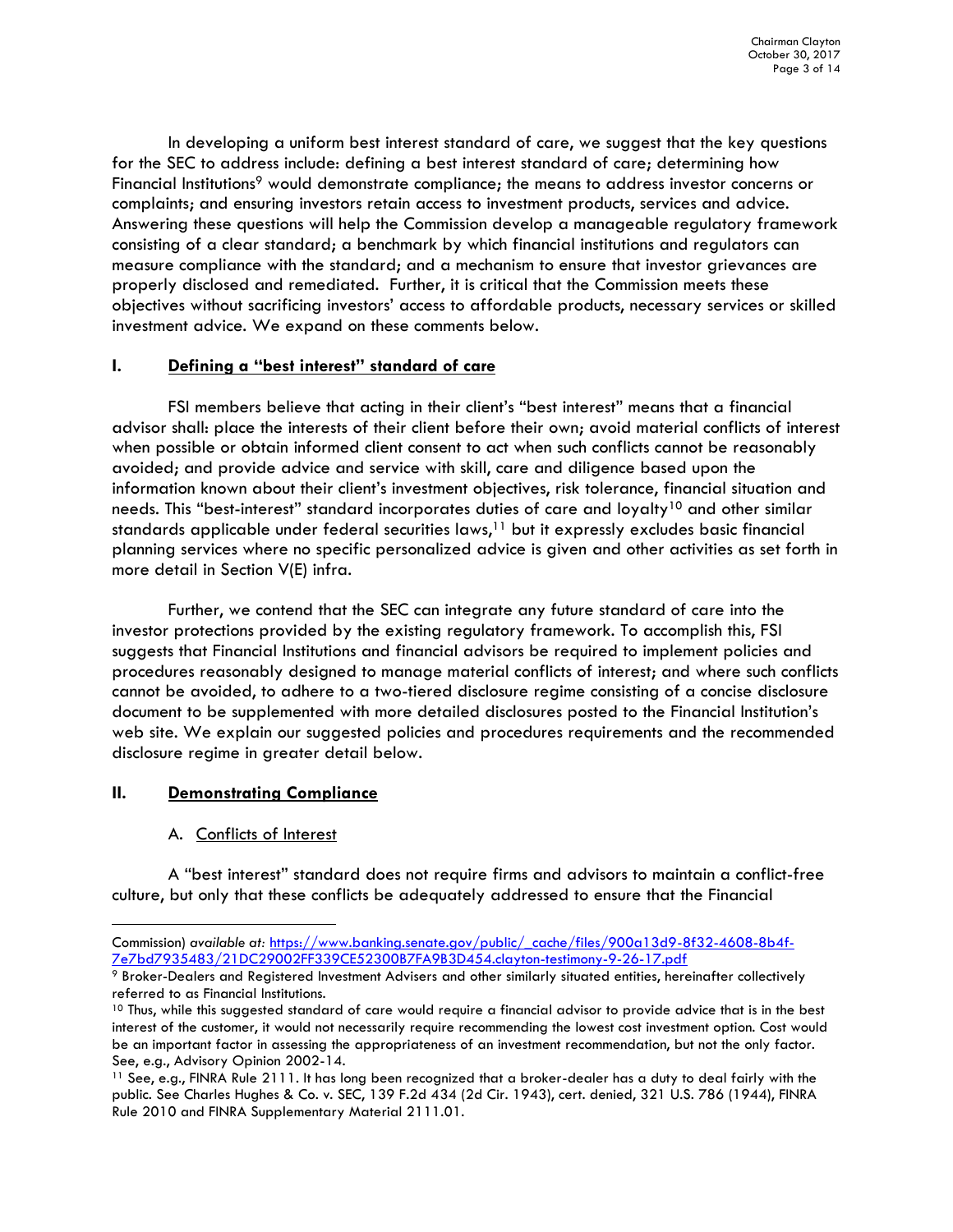Institutions' and financial advisors' interests align with those of their customer. Thus, the best interest standard must be designed to appropriately address conflicts of interest because they may arise in any relationship where a duty of care or trust exists between two or more parties.<sup>12</sup> Indeed, being completely "conflict free" is not possible for financial advisors, as Wall Street Journal columnist Jason Zweig explains, "All financial advis[ors]—like all people who perform a service for anyone else, including journalists—have conflicts of interest. That's true regardless of whether they work for someone else or for themselves, whether they earn fees or commissions, or whether they call themselves 'fiduciaries' who put clients' interests ahead of their own."13

Acknowledging the risk of investor harm if conflicts of interest are not managed appropriately, FINRA released a Report on Conflicts of Interest (Conflicts Report), which identifies effective practices used by firms to manage and mitigate conflicts in their businesses.<sup>14</sup> FINRA explains that the issue of conflicts is complex and pervasive, varying based on firm size, product manufacturing and distribution methods. The Conflicts Report emphasizes the importance of a strong conflict management framework. We recommend that any SEC rulemaking require firms to develop and implement policies reasonably designed to identify, manage and mitigate conflicts. Given the complexity of the subject, the fast pace of industry innovation, and the firm-specific nature of conflicts, it is important that such a rulemaking take a principles-based approach to allow firms to tailor their policies and procedures to their unique business models.

Just as no rulemaking should be expected to eliminate all conflicts, which are inherent and unavoidable, no proposal can address conflicts through excessive and duplicative disclosures. Experience shows that investors already ignore much of the enormous volume of regulatory disclosures they are being provided. Instead, a more realistic approach is to require Financial Institutions to adopt written supervisory procedures to detect and manage conflicts of interest, to avoid those they can and take steps to mitigate the impact of those conflicts that can't be avoided. More specifically, these procedures would require the Financial Institution to: (i) Identify conflicts of interest inherent in their business model, means of product distribution or service model; (ii) Assess whether each conflict is material; and (iii) Develop a means of avoiding the conflict, mitigating its impact and/or disclosing the conflict to the customer if the conflict is material. Like all written supervisory procedures, these should be tailored to the Financial Institutions' business operations.

#### B. Nature of Disclosure Obligations

Firms' and advisors' disclosure obligations should address material conflicts arising in a firm's specific business model. Experience has demonstrated that more disclosure does not result in better disclosure. For example, the 1999 Gramm-Leach-Bliley Act required banks and other financial institutions to make very detailed annual privacy policy disclosures to consumers. Critics contended that the resulting notices were long, complex, and written in legalistic jargon that was difficult for consumers to understand. In 2006, Congress directed the financial regulatory agencies

<sup>12</sup> FINRA, Report on Conflicts of Interest (October 2013) *available at* [https://www.finra.org/sites/default/files/Industry/p359971.pdf.](https://www.finra.org/sites/default/files/Industry/p359971.pdf)

<sup>13</sup> Jason Zweig, *Why Your Financial Adviser Can't be Conflict Free*, The Wall Street Journal (April 7, 2017) *available at*[: http://jasonzweig.com/why-your-financial-adviser-cant-be-conflict-free/.](http://jasonzweig.com/why-your-financial-adviser-cant-be-conflict-free/)

<sup>14</sup> FINRA Report *supra* note 12.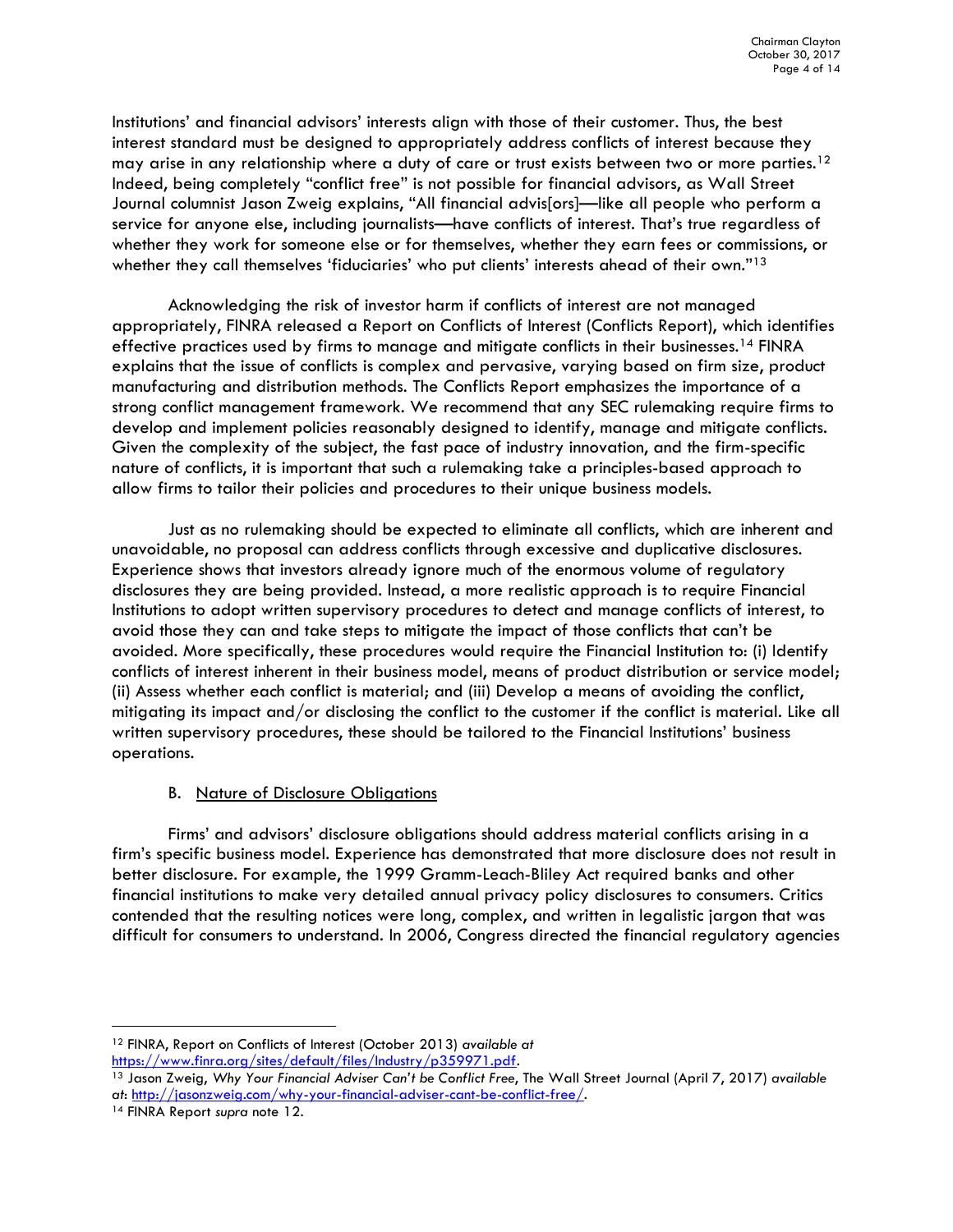to jointly develop a streamlined model financial privacy form.<sup>15</sup> Consumer testing commissioned by the agencies showed that consumers were more likely to read notices that were simple, provided key context up front, and had pleasing design elements, such as large amounts of white space. This testing indicated that notice in the form of a table was more effective than the long notice originally required by Gramm-Leach-Bliley, which performed poorly on all measures.<sup>16</sup> These findings were successfully incorporated into the agencies' model form. The SEC would be wise to apply these lessons to conflict disclosures.<sup>17</sup>

Indeed, the SEC has significant expertise related to investor disclosure regimes and is well positioned to draft model disclosures to maximize their effectiveness. As SEC Commissioner Michael Piwowar observed in his comments on the most recent DOL Request for Information, the SEC has historically made great effort to ensure the accuracy and effectiveness of disclosures to investors.<sup>18</sup> He pointed to the work of the Office of the Investor Advocate's Policy Oriented Stakeholder and Investor Testing for Innovative and Effective Regulation (POSITIER) Initiative, which is engaged in an evidence-based study of the impacts of proposed policy changes, including disclosure-oriented policies. He contended that, "[r]ather than dismiss out of hand the role of disclosure in policing conflicts of interest, I would strongly encourage the Department to redouble its efforts to work with the Commission and its expert staff, who may bring to bear our decades of experience in enforcing multiple disclosure-based regimes."<sup>19</sup> FSI agrees with Commissioner Piwowar and encourages the SEC to put its expertise to use to create an effective disclosure regime to educate investors.

FSI suggests that firms be required to implement a two-tier client disclosure regime consisting of a concise point of sale disclosure document at the time a formal engagement is entered into for new accounts that would be supplemented with more detailed disclosures posted to the Financial Institution's web site. The first-tier disclosure will serve to inform investors of the information that is most critical to their decision making at the point in time when that information is most useful and can be delivered most efficiently. Thus, these disclosures ensure that customers understand the best interest standard of care owed to them by the Financial Institution and the financial advisor. For example, the information detailed on the first-tier disclosure may include:<sup>20</sup>

- A statement of the best interest standard of care owed by the Financial Institution to the client;
- The nature and scope of the business relationship between the parties, the services to be provided, and the duration of the engagement;
- A general description of the nature and scope of compensation to be received by the Financial Institution and financial advisor;

-

<sup>&</sup>lt;sup>15</sup> Peter Swire & Kenesa Ahmad, Investment Company Institute, Delivering ERISA Disclosure for Defined Contribution Plans: Why the time has come to prefer electronic delivery (June 2011) *available at:* [https://www.ici.org/pdf/ppr\\_11\\_disclosure\\_dc.pdf.](https://www.ici.org/pdf/ppr_11_disclosure_dc.pdf)

<sup>16</sup> *Id.*

<sup>17</sup> Final Model Privacy Form under the Gramm-Leach-Bliley Act, 17 CFR Part 248 (2009) *available at:* [https://www.sec.gov/rules/final/2009/34-61003.pdf.](https://www.sec.gov/rules/final/2009/34-61003.pdf)

<sup>&</sup>lt;sup>18</sup> Letter from Commissioner Michael S. Piwowar, U.S. Securities and Exchange Commission, to the DOL Employee Benefits Security Administration (July 25, 2017) *available at* [https://www.sec.gov/news/public-statement/piwowar](https://www.sec.gov/news/public-statement/piwowar-comment-dol-fiduciary-rule-prohibited-transaction-exemptions)[comment-dol-fiduciary-rule-prohibited-transaction-exemptions.](https://www.sec.gov/news/public-statement/piwowar-comment-dol-fiduciary-rule-prohibited-transaction-exemptions)

<sup>19</sup> *Id.*

<sup>&</sup>lt;sup>20</sup> A suggested example of the short-form disclosure is attached as an appendix.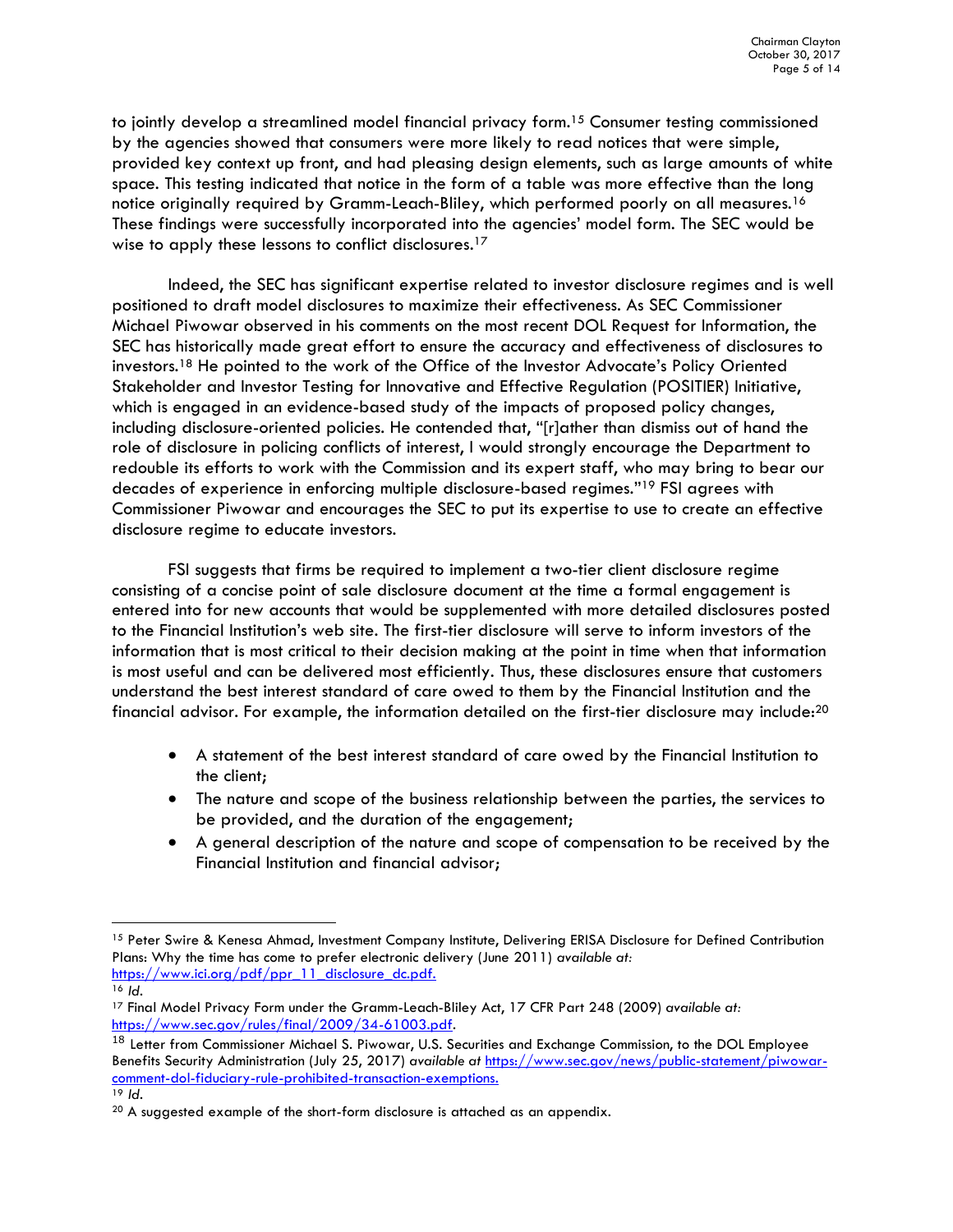- A general description of any material conflicts of interest that may exist between the Financial Institution, financial advisor and investor;
- An explanation of the investor's obligation to provide the Financial Institution with information regarding the investor's age, other investments, financial situation and needs, tax status, investment objectives, investment experience, investment time horizon, liquidity needs, risk tolerance, and any other relevant information the customer may choose to disclose, as well as an explanation of the investor's obligation to inform the Financial Institution of any material changes;
- A statement explaining that customers may research the Financial Institution and its financial advisors through FINRA's BrokerCheck database or the Investment Adviser Registration Depository (IARD);
- A phone number and/or e-mail address the investor can use to contact the Financial Institution regarding any concerns about the advice or service they have received; and
- A description of the means by which a customer can obtain more detailed information regarding these issues, free of charge, including a link to the section of the Financial Institution's website featuring the second-tier disclosures. 21

Financial Institutions would be able to include additional information on the first-tier disclosure should they choose to do so. However, any additional information must ensure that it does not detrimentally impact the ability of the investor to understand the material, nor does it oversaturate the investor with information. Similar to the Model Privacy Form developed under Gramm-Leach-Bliley, the SEC could develop a model short-form disclosure to satisfy the first-tier disclosure requirement and provide safe harbor protections for those that use it.<sup>22</sup> For existing account holders, the first-tier disclosures could be provided at the time a transaction is first effected subsequent to the implementation date.

The second-tier disclosure would provide investors with access to detailed compensation and material conflicts information via the Financial Institution's website or, upon request, in hard copy. <sup>23</sup>The website would provide investors with detailed information concerning available investments, considerations for making investment decisions, and information explaining how a financial advisor and a Financial Institution receive compensation for each type of product. The disclosures would be designed to allow investors to better understand both the existence of payments to be made to the Financial Institution and the purposes of such payments, similar to existing revenue sharing disclosure obligations.<sup>24</sup> Presenting disclosures in an electronic format allows them to be easily updated by the Financial Institution, and to be easily searchable by

-

 $21$  A hard copy of the second-tier disclosure would be provided upon request.

<sup>&</sup>lt;sup>22</sup> See "Final Model Privacy Form Under the Gramm-Leach-Bliley Act," 74 Fed. Reg. 62965 (codified by FTC at 16 C.F.R. Part 313) (2009), available at http://www.ftc.gov/privacy/privacyinitiatives/PrivacyModelForm\_FR.pdf. <sup>23</sup> The SEC could provide safe harbor to Financial Institutions who use a Form ADV or a disclosure similar to an ADV to satisfy this second-tier disclosure.

<sup>24</sup> *See* Edward D. Jones & Co., Admin. Proc. File No. 3-11780 (U.S. Securities and Exchange Commission December 22, 2004). The Settlement Order required Edward Jones to maintain on a public website disclosures regarding its revenue sharing program, including: (i) the existence of the program; (ii) the product providers participating in the program; (iii) the amount of revenue sharing payments that the firm receives from each of the product providers based on a reasonable estimate from historical experience, expressed in basis points or dollars ; (iv) the total amount of revenue sharing payments (expressed in dollars) that the firm receives annually; (v) the source of such payments (fund assets, adviser, distributor, underwriter, etc.); (vi) that its financial advisors and the equity owners of the firm may benefit financially from the revenue sharing payments the firm receives; and (vii) that the firm does not receive revenue sharing payments from any non-preferred product providers.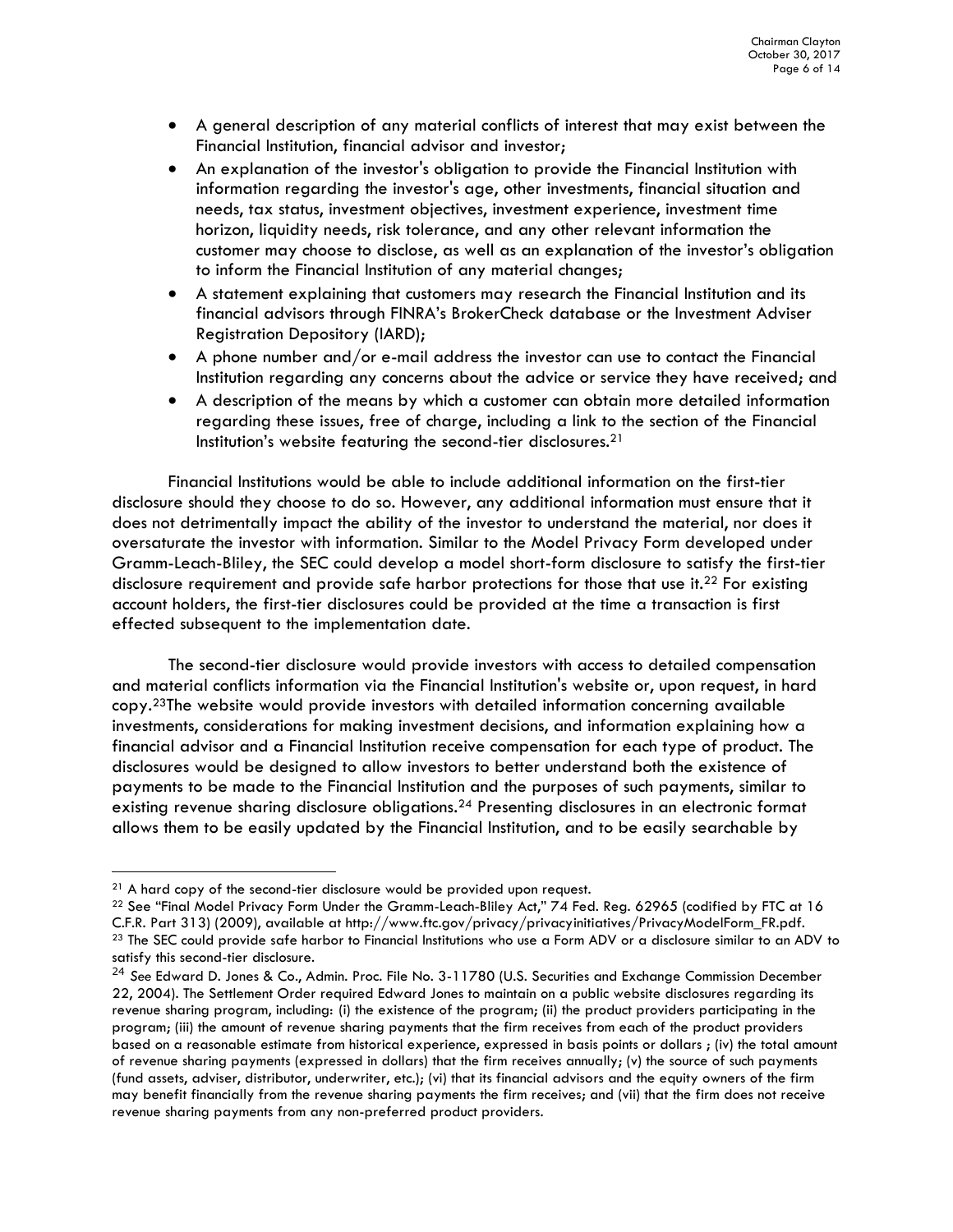customers. For example, the expanded disclosures featured on Financial Institution's website could include:

- A detailed schedule of typical account fees and service charges;
- Hyperlinks to product manufacturer's websites that provide Information for each type of packaged product (e.g., mutual funds, variable annuities, unit investment trusts, etc.) that includes:
	- o Educational information describing the product,
	- o Considerations for selecting a particular share class and education around selecting share classes (if applicable);
	- o Narrative descriptions of the types of arrangements in which the Financial Institution receives an economic benefit from a product manufacturer;
	- o The narrative descriptions should include a statement on whether these arrangements impact financial advisor compensation; and
	- $\circ$  A list of all product manufacturers with whom the Financial Institution maintains arrangements that provide economic benefits to either the financial advisor or the Financial Institution along with a narrative description of the benefits associated with any tiers within the program.

#### **III. Addressing Client Concerns**

Another issue that must be addressed is how to deal with investor concerns that the best interest standard has been violated. FSI believes that the current regulatory framework already provides mechanisms to address these concerns, but would be supplemented by the first-tier of the suggested two-tier disclosure model discussed above. The first-tier disclosure would provide customers with a formal process to raise questions and concerns they may have with the Financial Institution about the advice or service they receive either by phone or email. Broker-dealers are already required to have policies and procedures in place to supervise registered representatives and are periodically examined by regulators to ensure that these policies and procedures are followed, providing a further layer of supervision. Customers can also raise concerns through the FINRA arbitration process.

The existing framework provides various avenues to address customer concerns. Firms are subject to periodic examinations by FINRA and the SEC, have clear and concise self-reporting obligations and FINRA provides a forum for aggrieved customers to bring claims. FINRA subjects its member firms to periodic examinations, but may also initiate an examination for cause in response to a customer complaint, a tip, or other circumstances FINRA believes warrant such an examination. Examination findings may result in disciplinary action, including formal disciplinary action by FINRA's Department of Enforcement. Further, firms are required to self-report a litany of events, including customer claims<sup>25</sup> and both firms and advisors registered with FINRA are subject to the FINRA arbitration process. Investors can bring an arbitration claim against a FINRA member broker-dealer or advisor within six years of events giving rise to the dispute. The arbitration panel's decision is final and binding on all the parties.

j <sup>25</sup> *See* FINRA Rule 4530 *available at*:

[http://finra.complinet.com/en/display/display.html?rbid=2403&record\\_id=16260&element\\_id=9819&highlight=4](http://finra.complinet.com/en/display/display.html?rbid=2403&record_id=16260&element_id=9819&highlight=4530#r16260) [530#r16260](http://finra.complinet.com/en/display/display.html?rbid=2403&record_id=16260&element_id=9819&highlight=4530#r16260)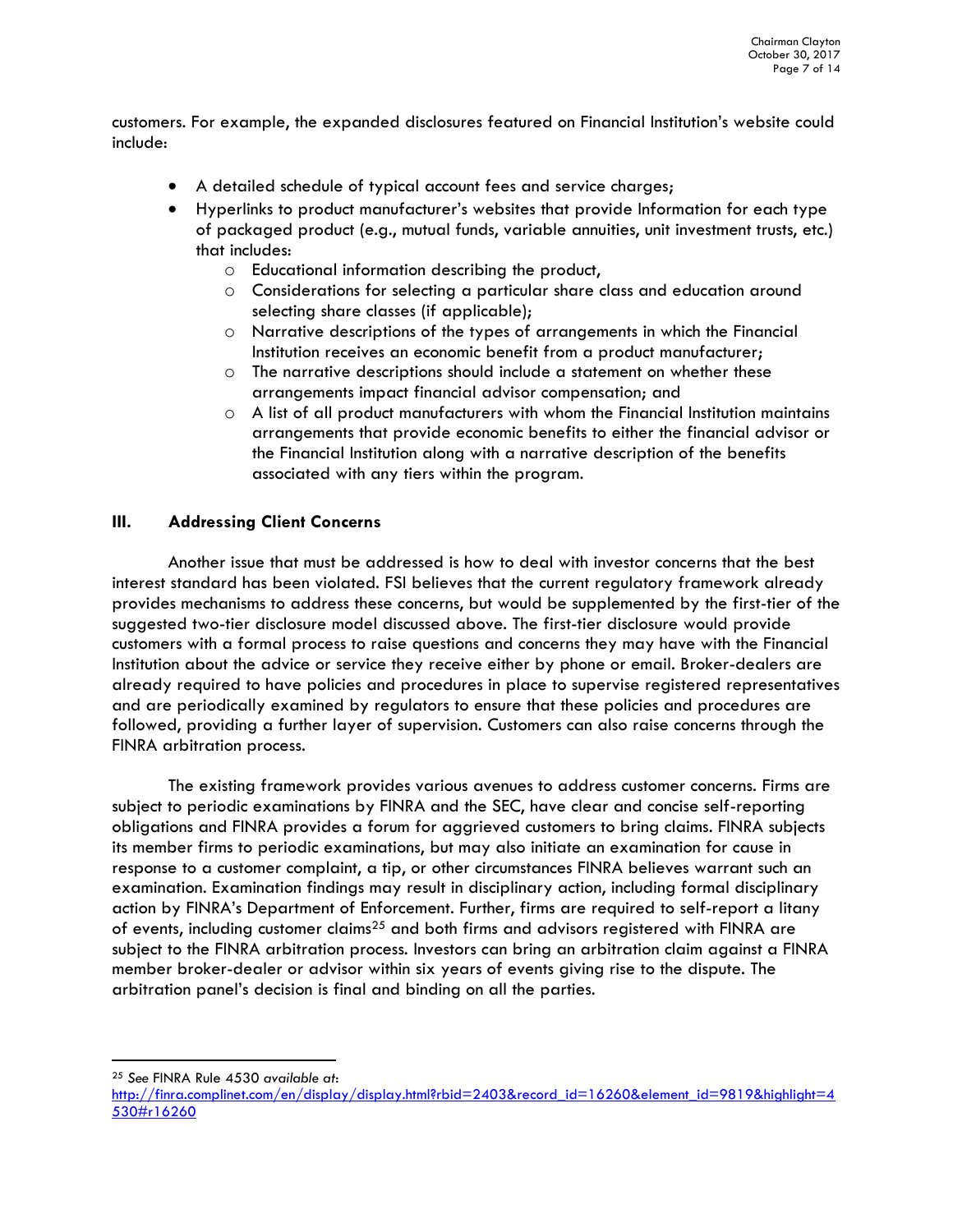Many IBD firms are dually registered with the SEC as broker-dealers and registered investment advisers (RIAs) with overlapping compliance requirements. <sup>26</sup> For instance, both broker-dealers and RIAs are required to implement written policies and procedures designed to achieve compliance with applicable securities laws and regulations, including FINRA rules. Brokerdealers are also required to supervise the activities of each registered representative or other associated person to ensure their compliance with those written policies and procedures. In addition, under the Investment Advisers Act of 1940, RIAs are subject to (i) fiduciary duties to clients; (ii) substantive prohibitions and requirements; (iii) contractual requirements; (iv) recordkeeping requirements; and (v) inspection by the SEC's Office of Inspections, Compliance and Examinations (OCIE). There are three general types of inspections: examinations of high-risk investment advisers; special purpose reviews (risk-targeted examination sweeps regarding specific areas of concern across the financial services industry); and cause examinations (resulting from a complaint or tip).

#### **IV. Preserving Investor Access to Products and Advice**

-

Much of the benefit of retirement planning services results from an advisor's ability to encourage product diversification, and behavioral coaching: encouraging savings; establishing and maintaining long term strategies; and eliminating the emotional decision-making that often arises during periods of market volatility. These benefits are especially critical for lower and middle-class investors and it is imperative that they have access to financial education and guidance. Research shows that investors who work with financial advisors save more, are better prepared for their retirement, and have greater confidence in their retirement planning. For example, a study of the positive value of financial advice found that the investment assets of households working with a financial advisor gained 69% more value after four years and grew to 290% more value over 15 years, which is 3.9 times the value of assets of a non-advised household.<sup>27</sup> Another study published by Vanguard estimates that access to an advisor adds 300 basis points to an investor's expected return.<sup>28</sup>

Unfortunately, we see a growing body of evidence demonstrating that the DOL's Fiduciary Rule (Fiduciary Rule) is resulting in higher costs for the industry, which are passed to consumers in the form of reduced product choices and a loss of access to much needed retirement planning services. We strongly urge the SEC to view responses to this request in light of the current difficulties and unintended consequences of the Fiduciary Rule and ensure any action taken by the SEC avoids the challenges and consequences caused by the Fiduciary Rule. FSI recently commissioned Oxford Economics to survey its members regarding their experiences preparing for and implementing the Fiduciary Rule.<sup>29</sup> This survey found that the Fiduciary Rule is resulting in a reduction in product choice that was not included in the DOL's initial cost-benefit analysis while promulgating the rule. Any future standard of care should further the SEC's mission of investor

 $26$  The broker-dealer regulatory scheme is contained in the Securities Exchange Act of 1934; the investment advisor regulatory scheme is contained in the Investment Advisers Act of 1940.

<sup>&</sup>lt;sup>27</sup> Claude Montmarquette, Nathalie Viennot-Briot. Centre for Interuniversity Research and Analysis on Organizations (CIRANO), *The Gamma Factor and the Value of Advice of a Financial Advisor, available at*  <https://www.cirano.qc.ca/files/publications/2016s-35.pdf>

<sup>28</sup> Kinniry, Jaconetti, DiJosespeh, Zibering & Bennyhoff, Vanguard Research, *Putting a value on your value: Quantifying Vanguard Advisor's Alpha* (September, 2016). *See also*: David Blanchett & Paul Kaplan, Morningstar, *Alpha, Beta and Now...Gamma* (2013) *available at* 

<http://corporate.morningstar.com/euconf3/presentations/David%20Blanchett,%20Morningstar.pdf>*;* Marsden, Mitchell et. al., *The Value of Seeking Financial Advice*, Journal of Family and Economic Issues 32(4): 625-643 (2011). <sup>29</sup> Oxford Economics for the Financial Services Institute, Encouraging Market Alternatives to the Fiduciary Rule (2017).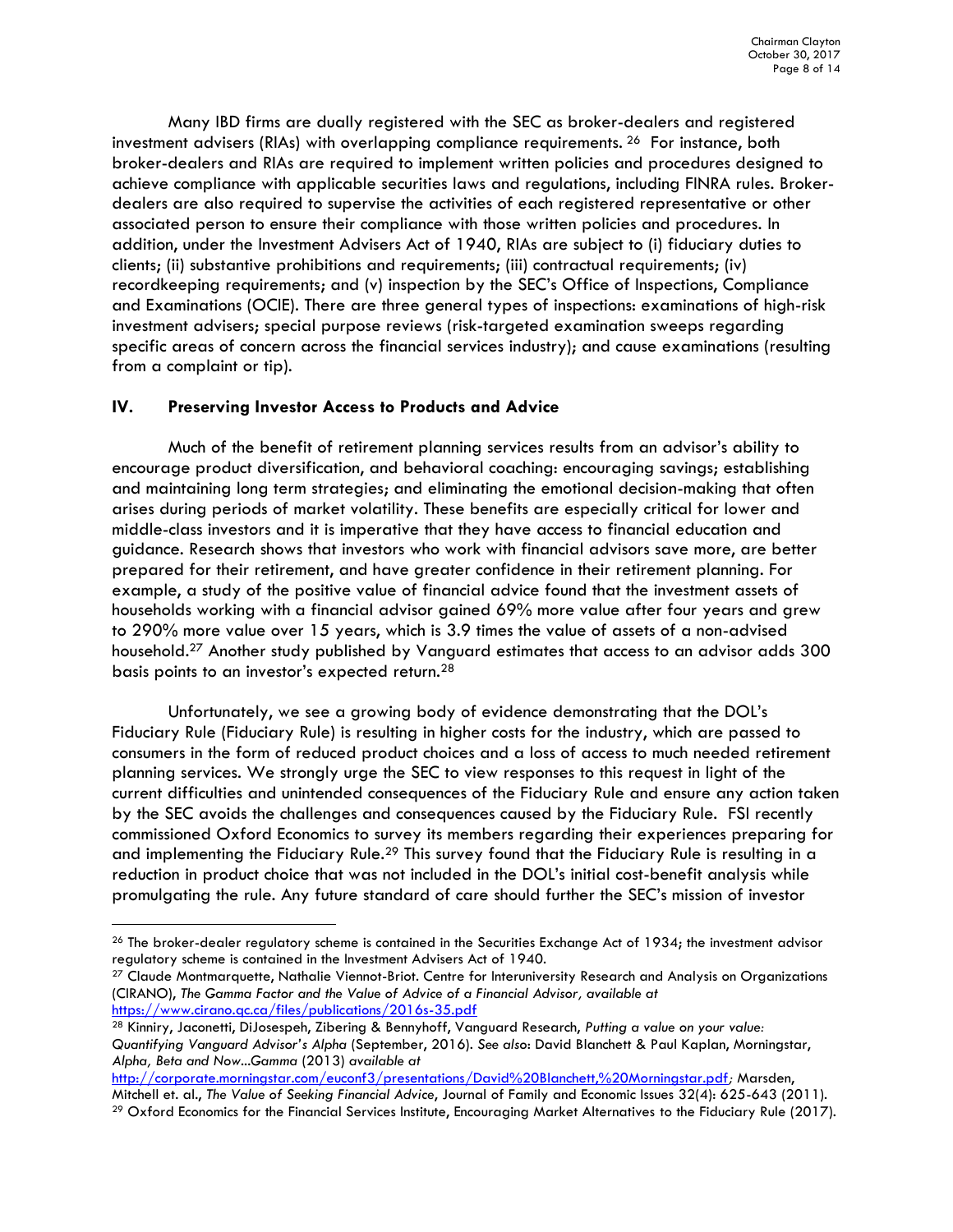protection, but not at the expense of their retirement savings. In recent remarks before the Senate Banking Committee and the House Financial Services Committee, Chairman Clayton has emphasized the importance of preserving investors' access to advice and product choice.<sup>30</sup> In considering future action, the SEC should seek to avoid the negative consequences of the Fiduciary Rule, some of which we highlight below.

#### A. Smaller investors are losing access to advising services

The combination of lower fees and high fixed transaction costs resulting from the Fiduciary Rule means that it is no longer economical for many financial advisors to serve smaller clients. Whereas all firms interviewed for the study reiterated their commitment to meeting the needs of smaller investors, many suggested that below certain asset levels smaller investors will be directed to web-based products that do not rely on a financial advisor. The range of asset size at which this transition is expected to occur varied from \$25,000 to \$70,000 in assets per firm interviewed.<sup>31</sup> Moreover, financial advisors are small business with their own overhead expenses to cover; consequently, they indicated to us that their breakeven point may be higher still. $32$ 

The benefit calculation that the DOL used throughout its rulemaking process undervalued holistic financial and retirement planning services by equating variance in the performance between and within products as being a valid measure of the value of retirement planning services. Regrettably, this miscalculation will have significant consequences to investors who lose access to retirement planning services. As part of any future action, we urge the SEC to take into account the value of advice and financial planning services, particularly for small investors, who need it most.

# B. Multiple standards of care require large amounts of redundant and unproductive paperwork and invite litigation to settle disputes

The DOL created the private right of action in the BICE because it lacks another enforcement mechanism. However, other financial regulatory agencies have robust enforcement programs, with which the DOL could coordinate to leverage their expertise and infrastructure. Indeed, the Fiduciary Rule is already relying on enforcement support from the securities and banking regulators in order to administer the PTEs.

As FINRA observed in its comments on the proposed Fiduciary Rule: 33

The Proposal would impose a best interest standard on broker-dealers that differs significantly from the fiduciary standard applicable to investment advisers registered under the federal and state securities laws, and it would impose the best interest standard only on retirement accounts. This fractured approach will confuse retirement investors,

<sup>30</sup> Senate Banking Hearing *supra* note 8; *Examining the SEC's Agenda, Operations, and Budget: Hearing Before the House Financial Services Committee, 115<sup>th</sup> Congress (2017).* 

<sup>31</sup> *Id.* at 26.

<sup>32</sup> *Id.*

<sup>33</sup> Letter from Marcia Asquith, Senior Vice President and Corporate Secretary, Financial Industry Regulatory Authority, to Department of Labor, Employee Benefits Security Administration (July 17, 2015) *available at:* https://www.dol.gov/sites/default/files/ebsa/laws-and-regulations/rules-and-regulations/public-comments/1210- AB32-2/00405.pdf [https://www.dol.gov/sites/default/files/ebsa/laws-and-regulations/rules-and](https://www.dol.gov/sites/default/files/ebsa/laws-and-regulations/rules-and-regulations/public-comments/1210-AB32-2/00405.pdf)[regulations/public-comments/1210-AB32-2/00405.pdf.](https://www.dol.gov/sites/default/files/ebsa/laws-and-regulations/rules-and-regulations/public-comments/1210-AB32-2/00405.pdf)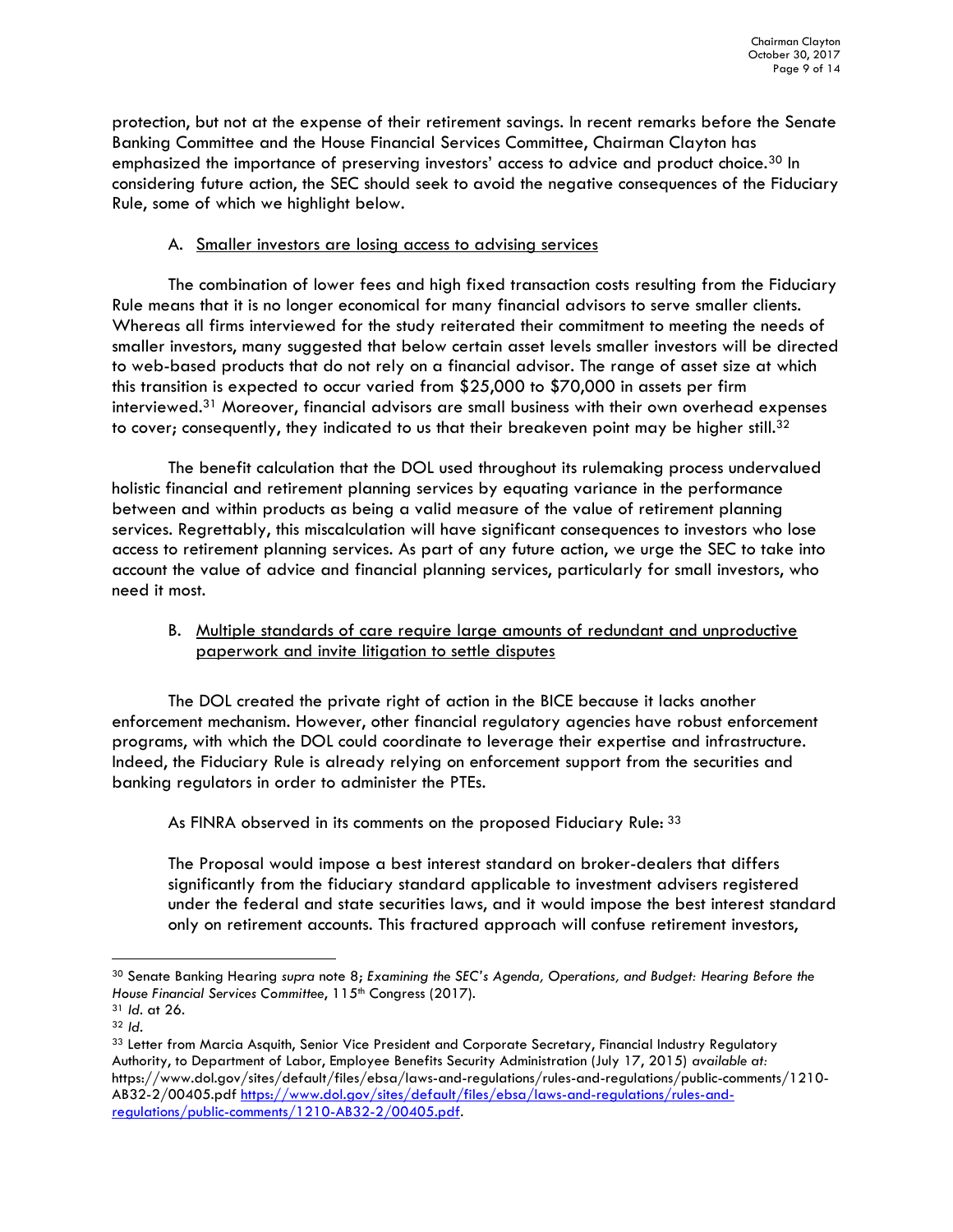financial institutions, and advisers. Below is a depiction of the panoply of regulatory regimes that will apply under the Proposal to different accounts served by the same financial adviser for a single customer.



The increased costs of complying with overlapping regulatory regimes, some of which rely on private litigation to enforce its complex requirements, is causing higher prices and reduced investor access to retirement planning services. These problems can be addressed most effectively through increased coordination and cooperation between the relevant regulatory authorities. Unlike the DOL, the SEC has existing examination and enforcement protocols and trained staff to perform these important functions.

In contrast to forcing the industry to pay millions of dollars to plaintiffs' attorneys, just to settle cases outside of their merits, leveraging existing information sharing arrangements and entering into memoranda of understanding with other enforcement agencies ensures that amounts recovered benefit the investor and penalties paid go back into the regulatory system to cover the costs of enforcement. Moreover, placing enforcement in the hands of more experienced financial regulators means less likelihood of frivolous suits, reducing costs to the system and producing more direct action against actual wrongdoers.

# C. Reduced Product Choice

As previously discussed, FSI members indicate that the DOL's Fiduciary Rule is resulting in a reduction in product choice that was not explicitly included in the cost-benefit analysis performed by the DOL during the rulemaking process. Our members indicate they are limiting product choice in response to the Fiduciary Rule for several reasons, including: the large fixed costs to establish the necessary data feeds from product manufacturers and mutual fund families; the increased risk of class action and other litigation; and the complexity of compliance. These factors are causing firms to alter their business strategies in ways that limit the investment vehicles they offer to investors. For instance, many firms are considering whether they must eliminate A-Share mutual fund offerings, the low cost direct-to fund business, and other offerings that benefit investors. This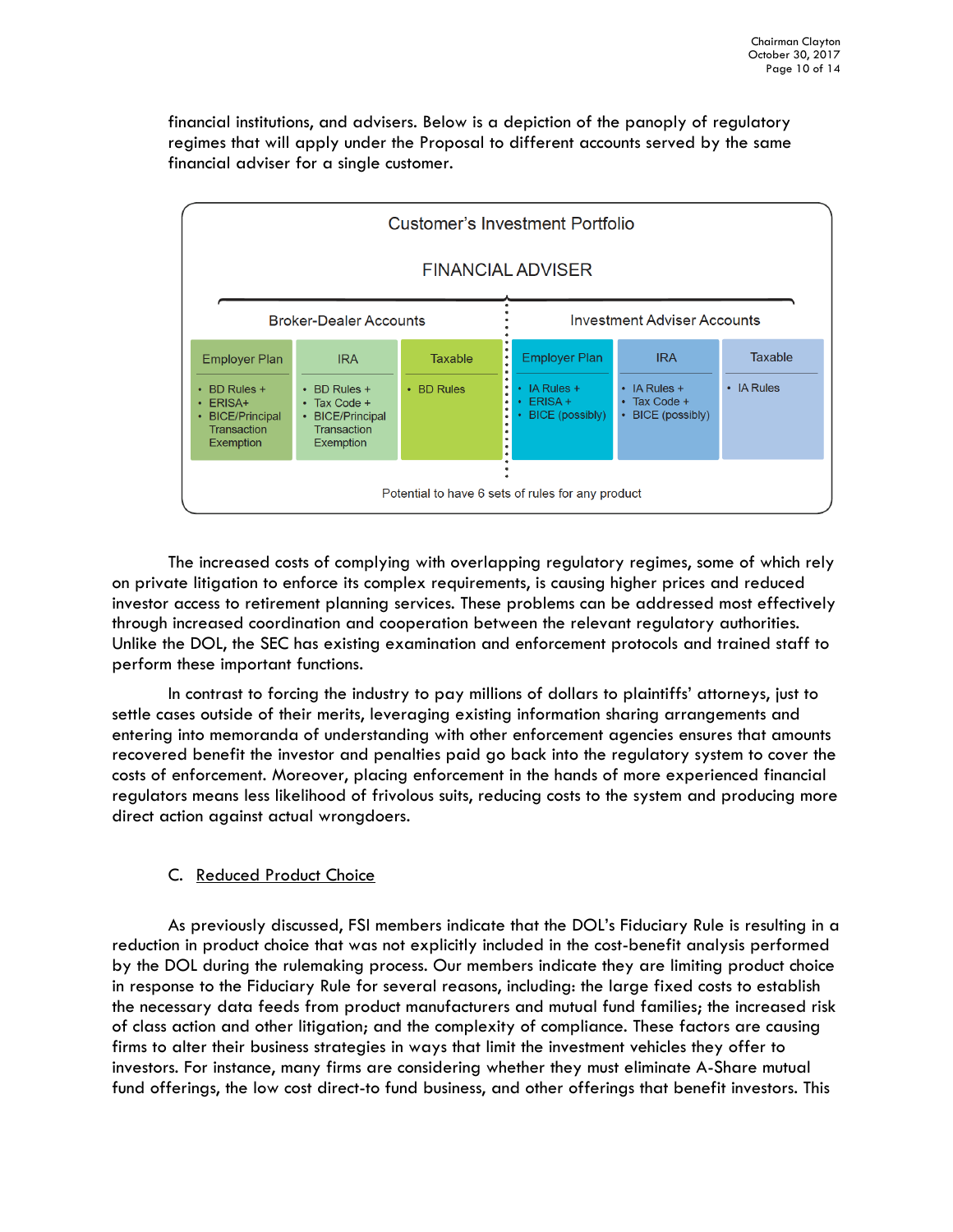leads us to conclude that, the DOL overstated the Fiduciary Rule's benefits by failing to account for the reduction in product choice.

# **V. Response to Other Questions in the Request for Comment**

# A. How should advances in technology affect the SEC's consideration of future actions?

Prior to adopting new action, the Commission should consider whether investor risk, if any, is adequately addressed by current regulation. In 2016, FINRA published a Report on Digital Investment Advice (the Report) reminding broker-dealers' of their obligations when dispensing advice through digital investment tools.<sup>34</sup> The Report reminds firms that their supervisory, suitability and other regulatory obligations are applicable in the digital context. Creating varying obligations for digital advice, versus investment advice dispensed by other means, may be confusing to Financial Institutions, financial advisors and investors. Concerning the latter, these disparate standards would conflict with investors' understandable assumption that advice, no matter how it is dispensed, would be treated the same.

# B. Is there a shift toward a fee-based model in the provision of retail investment advice?

Based on a 2017 study by the Oxford Economics, the fiduciary rule discourages a commission based brokerage model and drives the trend to fee based payment structures. <sup>35</sup> The same study found that this trend will adversely impact investors because it: (i) decreases firms' and advisors' flexibility to adjust fees; (ii) may lead to increased costs for certain investors; and (iii) may lead to payment structures inconsistent with an investor's payment philosophy.<sup>36</sup> For example, an investor with large assets may be better served by a commission based over a fee based payment structure; particularly if he or she trades infrequently.<sup>37</sup> Further, some investors, may simply prefer transaction-specific fees, verses generalized fees that cover a range of services.<sup>38</sup>

Additionally, there is an apparent contradiction between that reduced flexibility and established regulatory obligations requiring firms and financial advisors to base investment recommendations on a customer's investment profile, which includes the customer's ability to pay related fees.<sup>39</sup> Thus, if a customer's investment profile indicates that a commission based fee structure is preferable over a fee-based payments, advisors and firms require the flexibility to adjust fees accordingly. Any burden on that flexibility, intended or not, is not in investors' best interest.

# C. Should the SEC consider acting incrementally?

<sup>34</sup> *See* Report of Digital Investment Advice (March 2016), available at [http://www.finra.org/sites/default/files/digital-investment-advice-report.pdf.](http://www.finra.org/sites/default/files/digital-investment-advice-report.pdf)

<sup>35</sup> Oxford Economics *supra* note 25 at pp. 8 & 29.

<sup>36</sup> *Id*. at p. 29.

<sup>37</sup> *Id.*

<sup>38</sup> *Id*.

<sup>39</sup> *See, eg*., FINRA Rule 2111, Supp. Material .06, prohibiting "…a [FINRA] member or associated person from recommending a transaction or investment strategy involving a security or securities or the continuing purchase of a security or securities or use of an investment strategy involving a security or securities unless the member or associated person has a reasonable basis to believe that the customer has the financial ability to meet such a commitment."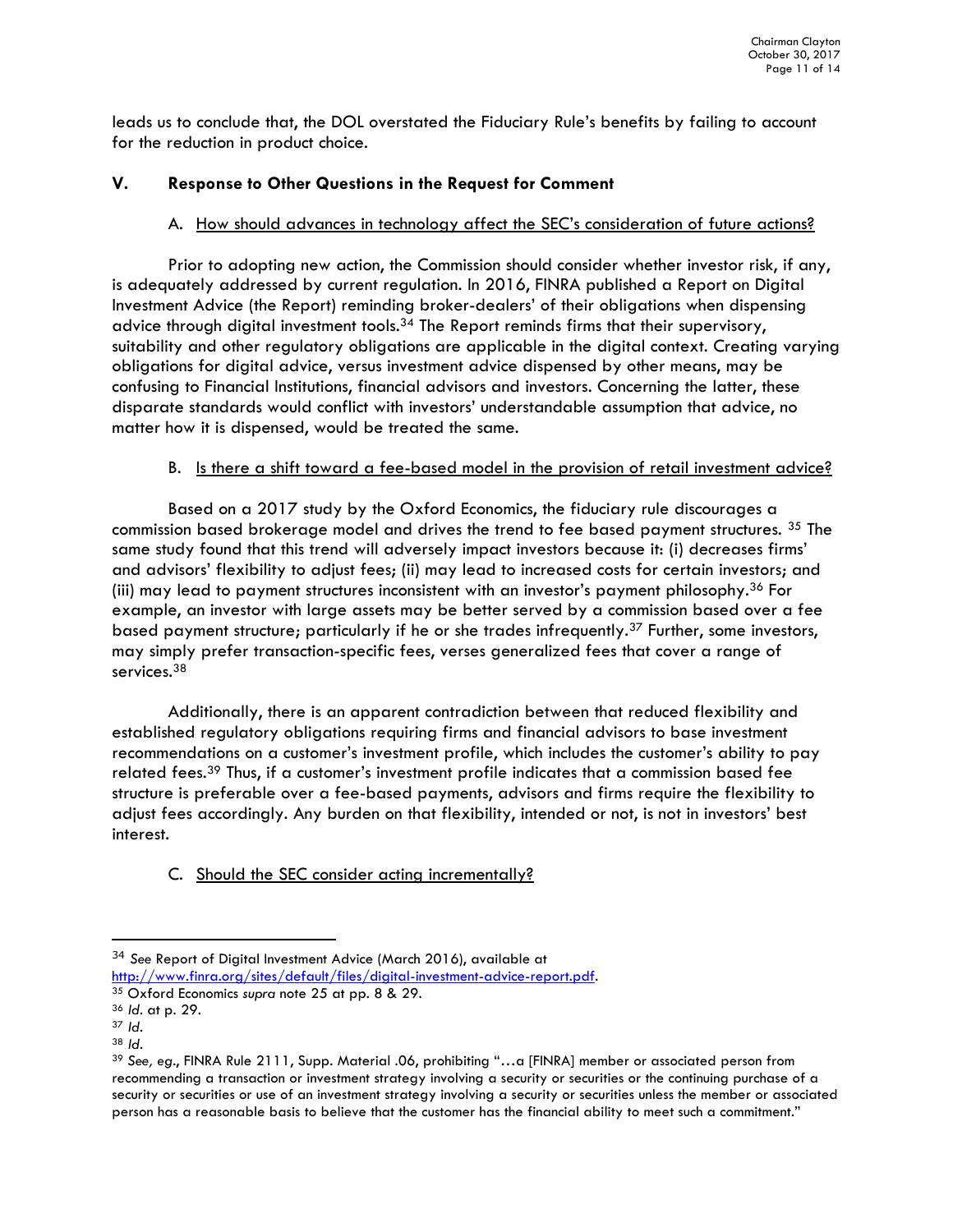FSI supports an incremental approach. This approach provides the Commission with the requisite time and opportunity to assess any gaps. It will also help the Commission ensure that any new regulations are specifically tailored to the demonstrated needs of both investors and the market.

### D. Who should be considered to be "retail investors?"

FSI believes that the definition of retail investors should include individual investors who are trading for their own accounts, but should exclude certain categories of sophisticated investors, such as those individuals that meet the definition of an accredited investors set forth in Rule 501 of Regulation D.<sup>40</sup>

#### E. How should the SEC define "investment advice;" should certain activities be expressly excluded from the definition?

Investment advice should be defined to solely pertain to activities that constitute a recommendation or a "call to action" to engage in a specific investment or investment strategy; and should expressly exclude basic financial planning services where no specific personalized advice is given. Any other definition may have the unintended consequence of regulating certain key functions that do not relate to providing individualized advice or services. Some of those functions include: budgeting advice; providing general research literature, general investment and allocation strategies, marketing and education materials that are not customer specific, planning tools and calculators that use customer information but do not recommend specific securities, seminar content, needs analyses, taking and executing unsolicited orders, underwriting efforts that do not include securities recommendations and use of social media. These functions involve incidental or unsolicited services, as well as customer education, guidance and other tools that are essential to producing an informed investing public. These, and other similar activities, should expressly be excluded from the definition of "investment advice."

With respect to the balance of the Commission's questions, FSI looks forward to an ongoing dialogue on these issues, but will generally defer to other commenters in so far as those comments are the best interest of its members and their clients.

<sup>40</sup> *See* 17 CFR 230.501.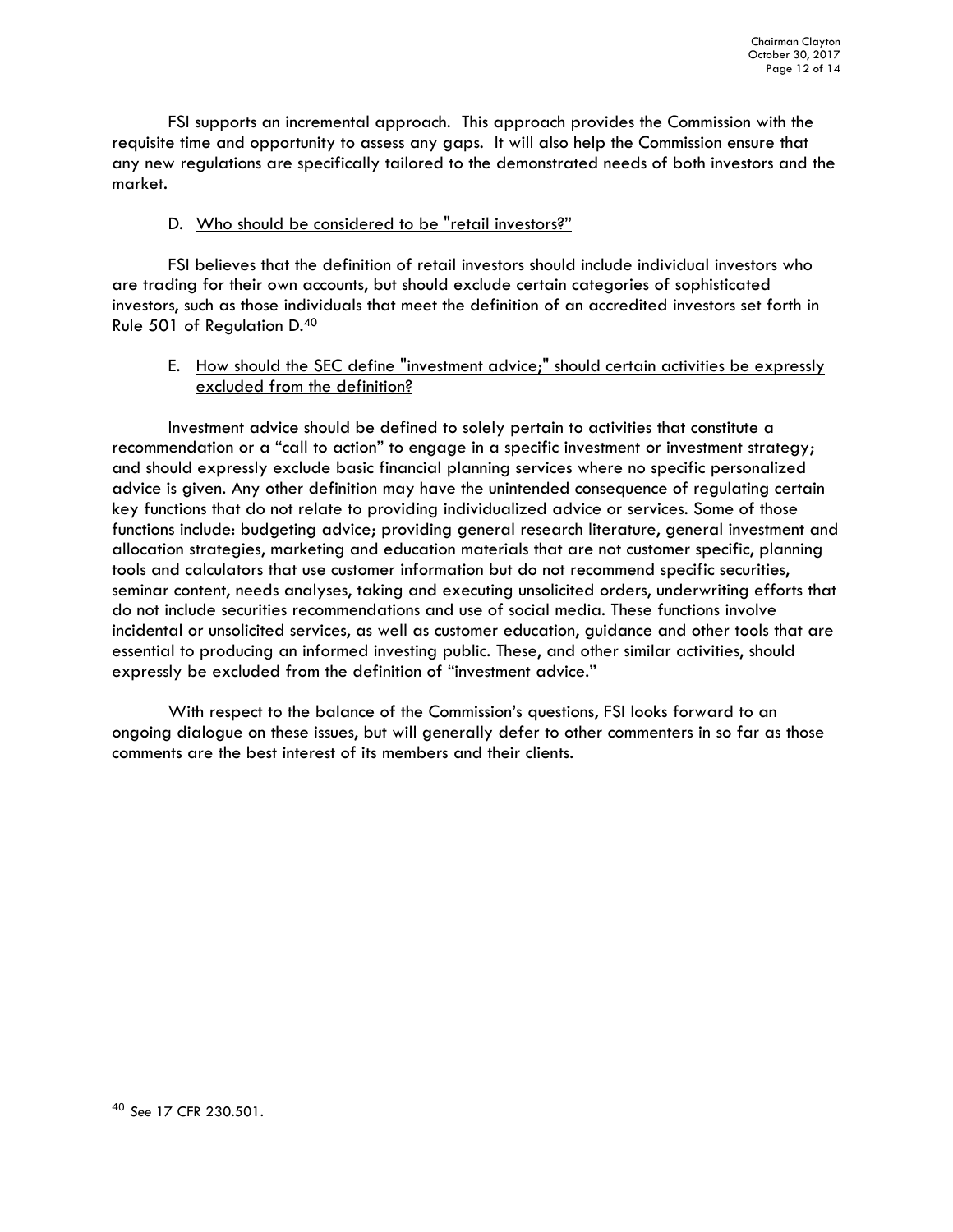### **Conclusion**

We urge the SEC to take the lead in developing a uniform best interest standard of care applicable to all financial advisors providing personalized investment advice to retail clients. We are committed to constructive engagement in the regulatory process and welcome the opportunity to work with the SEC on this and other important regulatory efforts.

Thank you for considering FSI's comments. Should you have any questions, please contact me at (202) 803-6061.

Respectfully submitted,

David T. Bellaire, Esq. Executive Vice President & General Counsel